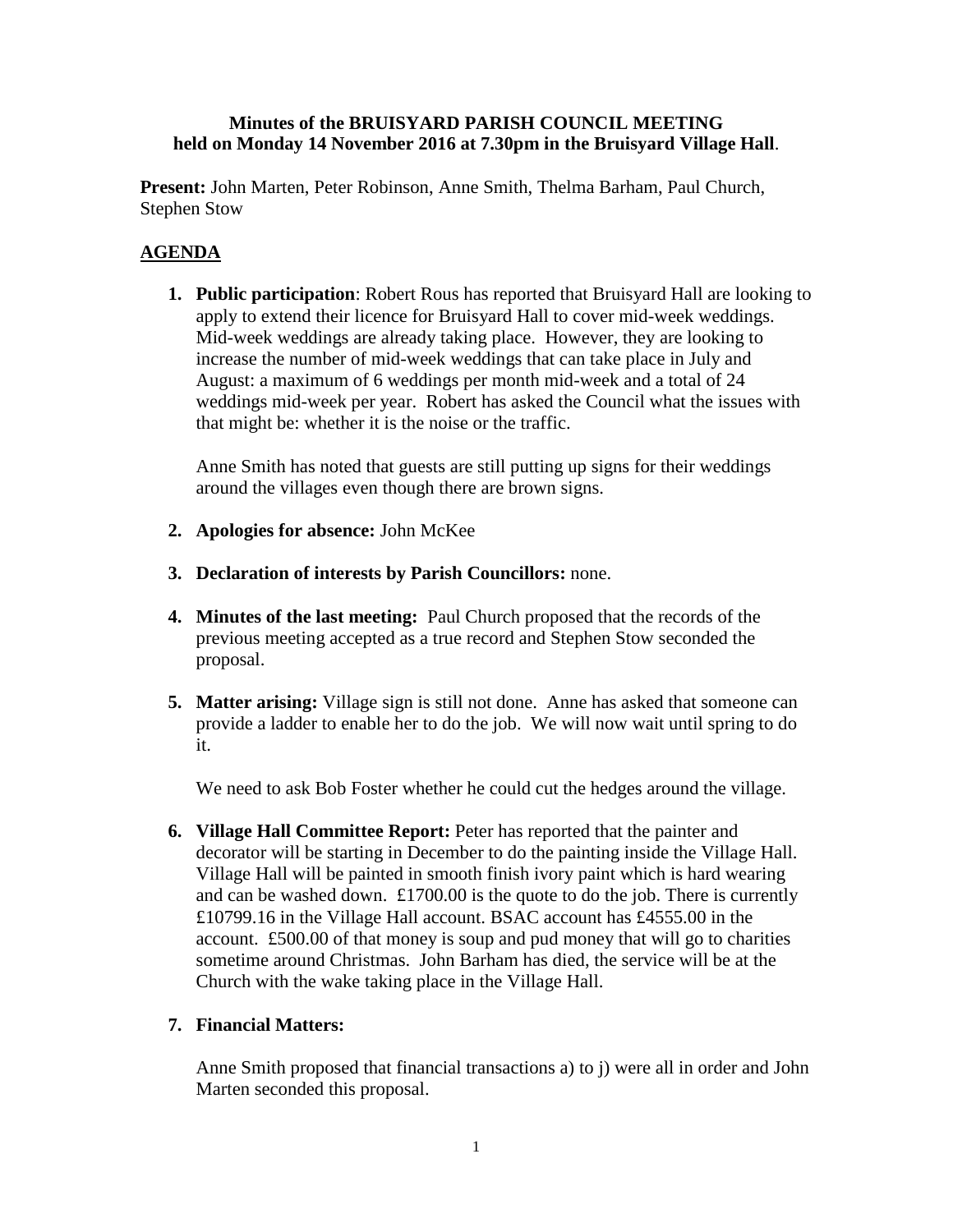- a) Payment to Community Action Suffolk for PC insurance of £263.96 made on 14/11/16
- b) Payment to Playsafety Ltd. for RoSPA playground inspection of £159.60 made on 14/11/16
- c) Payment to Scottish Power for utilities of £41.00 made on 15/08/16
- d) Payment to B T McKee for cleaning of £40.00 made on 22/08/16
- e) Payment to Kindlewood for grass cutting of £150.00 made on 12/09/16
- f) Payment to Bruisyard Social Amenities Committee from Bruisyard Village Hall of £100.00 made on 15/09/16
- g) Payment to Scottish Power for utilities of £41.00 made on 15/09/16
- h) Payment to Community Action Suffolk for Village Hall Insurance of £659.71 made on 28/09/16
- i) Payment to B T McKee for cleaning of £20.00 made on 12/10/16
- j) Payment to SCDC for drinks licence of £70.00 made on 12/10/16
- k) At the last statement the Parish Council current account held  $\pounds 3098.05$ , the deposit account held £482.82 and the Village Hall account held £11982.21
- **8. BT Payphone:** Parish Clerk received a letter where the Parish Council are asked whether they would like to adopt the red telephone box for the village. The adoption will cost £1. However, we will be responsible for the maintenance and upkeep of the telephone box.The Council considered the proposal and decided against purchasing the telephone box for the village as Parish Council does not have the resources to look after the telephone box long term.
- **9. Litter pick for walkers**: We need to ensure we promote the litter picking for walkers. Include reminders in the Village Newsletter to encourage walkers to pick up litter during their walks. Newsletter is now done by Shannen Church.
- **10. Defibrillator:** John Marten has asked whether we should look at acquiring a defibrillator for the village. The Clerk reported that the cost of defibrillator varies from £900 to £1400.00 depending on the type of defibrillator and cabinet. Also we will be looking at the cost of around £200.00 on average biannually for the maintenance of defibrillator including pads and batteries. The Clerk has reported that upon contacting the East of England Ambulance Service she has been informed that there is funding available for defibrillators from British Heart Foundation. The Council has asked the Clerk to investigate and apply for funding if possible.

### **11. Date of the next meeting:** Monday 9 January 2017

### **12. Any other business:**

Peter reported that the plaque for the tree for Jill Champion will cost the total of £79.75. The exact wording to be agreed upon, however, suggestions are to use the following wording: 'This tree was planted in memory of Jill Champion who was the parish clerk from 1984 to 2001.'